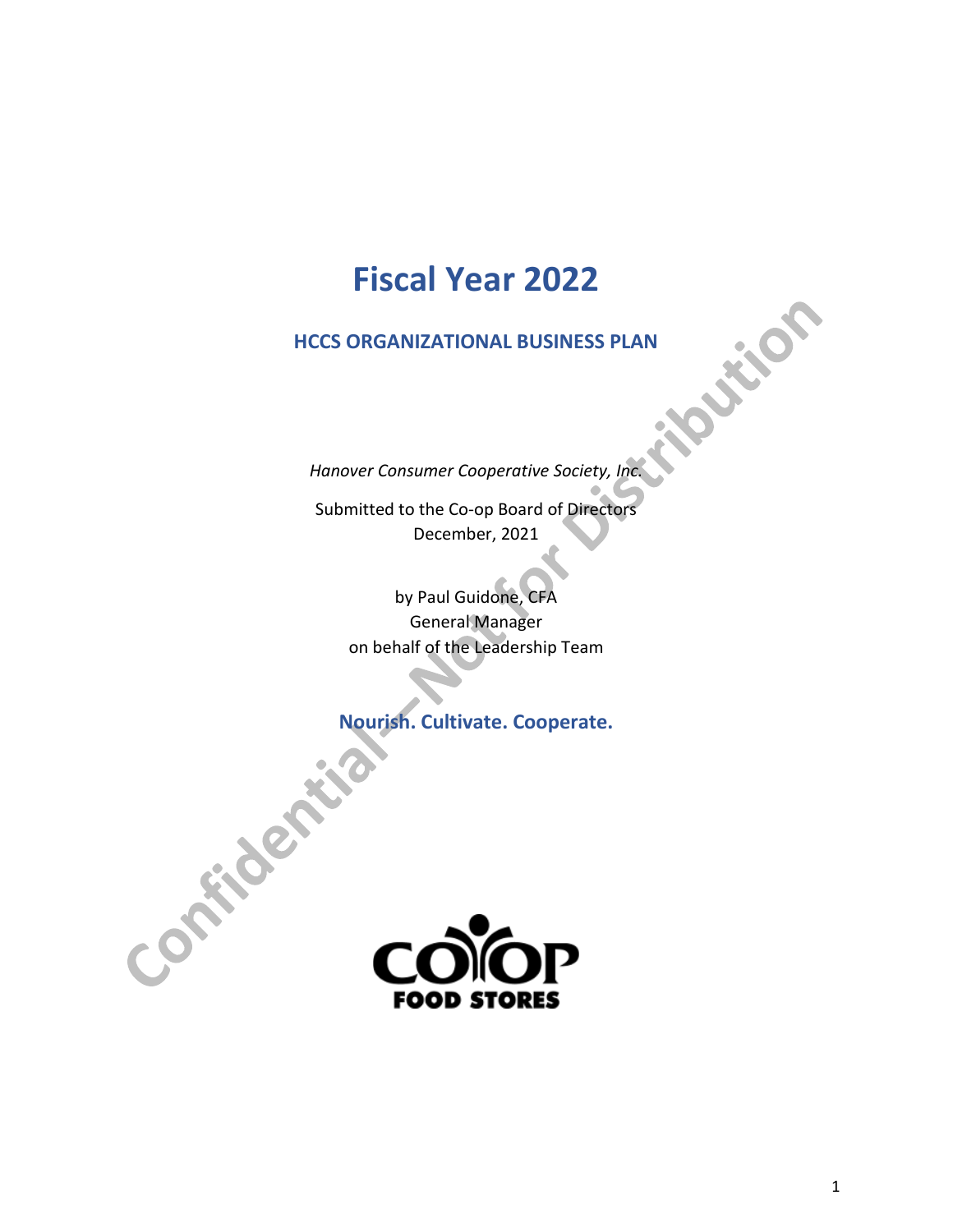# Contents

#### **PART I: 2021 YEAR IN REVIEW**

| <b>Participes</b>           |
|-----------------------------|
|                             |
|                             |
|                             |
|                             |
| $\mathcal{C}^{\mathcal{O}}$ |
|                             |
|                             |
|                             |
|                             |
|                             |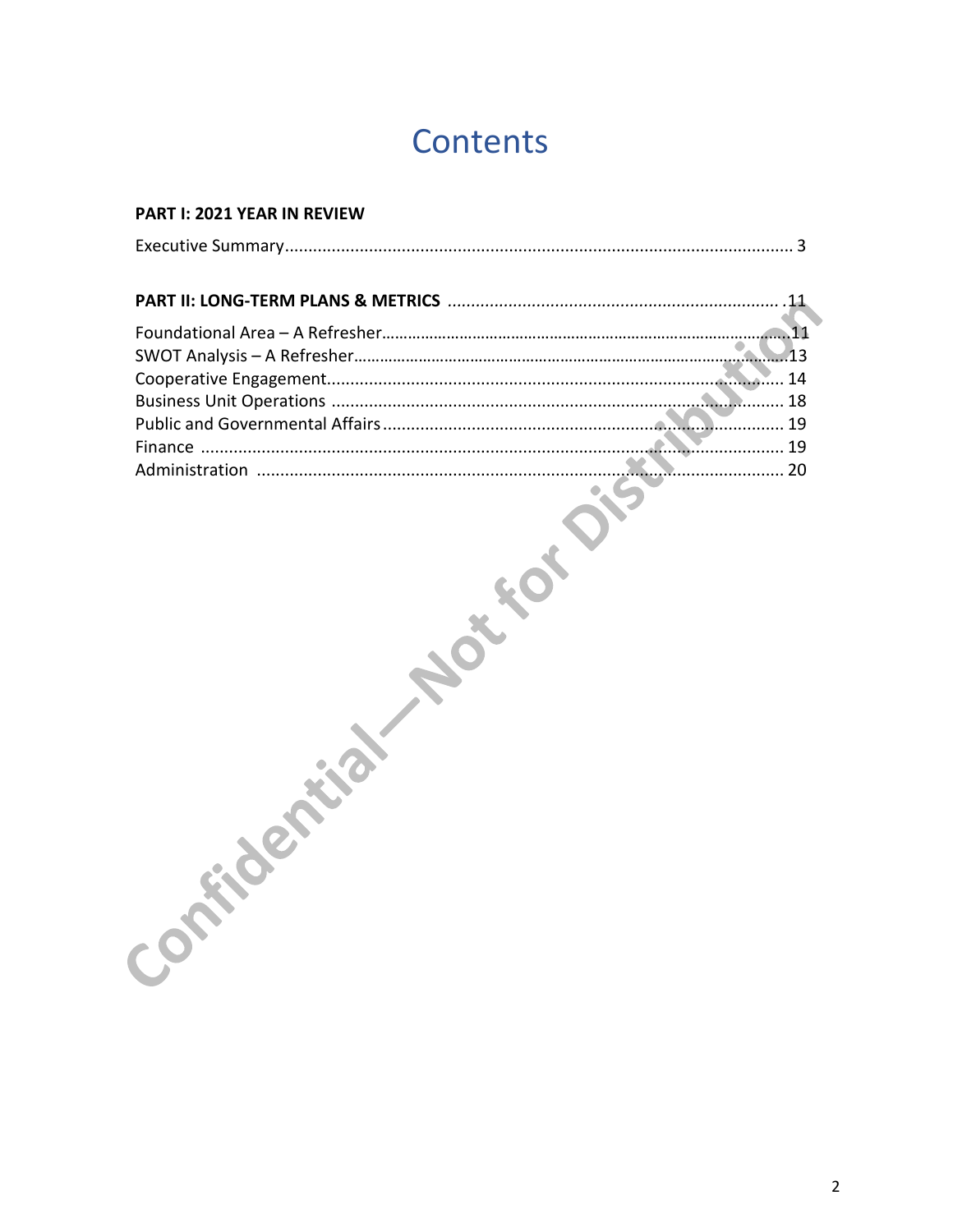## **PART I: 2021 YEAR IN REVIEW** *What Has Been Accomplished*

#### **Executive Summary**

#### *By Paul Guidone, CFA General Manager*

In many ways, 2021 picked up where 2020 left off. Businesses and society at large worked to get back to some sense of normalcy while contending with the COVID-19 pandemic. The stateof-the-art technology otherwise known as the face mask or shield was supplanted by the latest technology called the vaccine. The emergence of variants to COVID-19 brought about a doubling down on safety by combining wearing masks with receiving the vaccine.

As individuals began to take comfort in the availability and safety provided from a vaccine, business in general began to rebound. Employment began to pick up in many industries, supply chains were on the mend, strong demand for products resulted in a resurgence in consumer prices, with meat and gasoline being notable victims. As the year progressed, bottlenecks developed at key distribution facilities, largely due labor shortages in those key areas. The net result is a shortage in a broader range of consumer goods, certain food products in particular, putting further upward pressure on consumer prices. In conjunction with these developments, the food-service industry faced herculean challenges to attract and retain employees willing to work in a customer-facing retail environment.

Through it all, our Co-op moved constructively forward, albeit with our own challenges.

Business strategy and the plans that support them are a journey and not a destination. Accordingly, the year focused on implementing against our SWOT analysis developed two years ago, and continually reviewed and updated as appropriate. Among the many items to be pursued, we focused on the critical updates to our refrigeration and HVAC infrastructure at our Lebanon store. In addition, we focused on:

- Replacing legacy software and Excel spreadsheets with enterprise-level software in our HR, Finance, and Member Services departments.
- Engaged a third-party energy specialist (VEIC) to undertake a comprehensive analysis of our energy usage across all Co-op facilities with the goal of developing a plan to meet the Board's goal of net-zero emissions by 2030.
- Continuing the drive to implement perpetual inventory across our stores, where appropriate.
- Initiating comprehensive reviews of our Service Centers, Community Market, and Co-op Kitchen/Prepared Food Departments.
- Through our Local Initiative, we are recommitting and formalizing our focus on local products and vendors, consistent with End 1.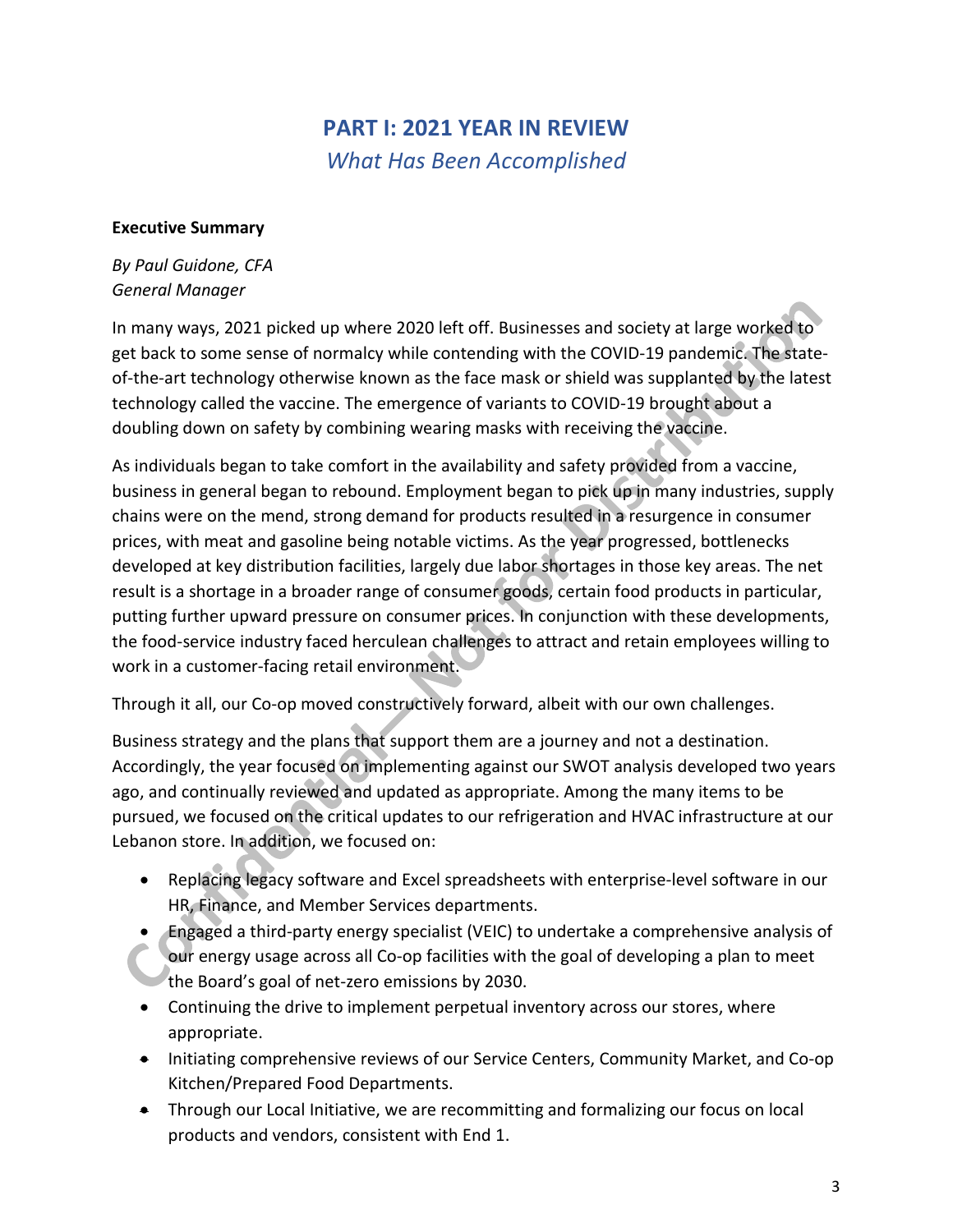- Undertaking a complete review of our employee pay structure, resulting in raising our minimum wage to \$15 hour, 2 years ahead of plan. As part of the review, we hired an independent third party to analyze competitive pay levels in the NH and VT employment markets.
- Increasing our advocacy for affordable housing, transportation, and food justice.
- Continuing to use cross-functional teams to aid in strategy development, further breaking down the silo mentality that has existed within our Co-op.

Other specific takeaways of interest for members of the Board include the following:

**Sales.** Consolidated food store sales<sup>1</sup> for the 10 months ending November are approximately in line with the same period last year (\$71.9 million versus \$72.0 million). On a year-to-date basis sales continue to exceed budget.



**Financials.** Customer visits for the 10 months ending November 2021 are higher than the same period last year (1.35 million versus 1.29 million, respectively) but remain below 2019's 1.66 million visits. Average basket size is approximately \$54.91 down from \$57.19 last November.

 $\overline{a}$ 

 $1$  Growth led by Grocery, Meat, Produce, Dairy, and Frozen Foods. PFD is underperforming, an impact of the outbreak of COVID-19. See Business Unit Operations report.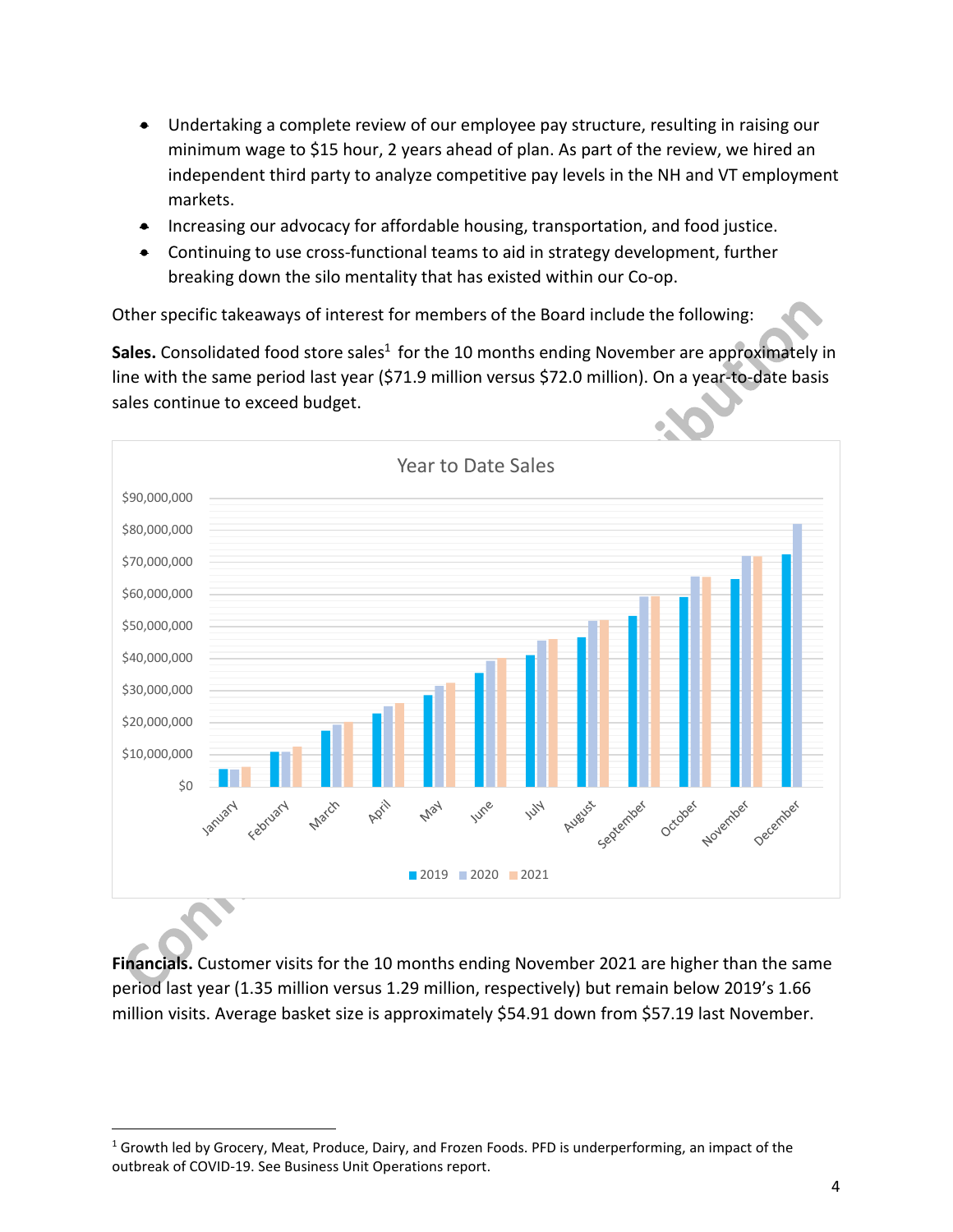



**Gasoline.** Gas prices began the year at approximately \$2.24 per gallon. At the end of November, the average price is approximately \$3.46 or \$1.22 more per gallon. Our average price is approximately \$1.23 per gallon more than November last year. For the month, we have pumped over 16,000 more gallons than the same period last year. Sales of our non-gas business remains ahead of budget year to date.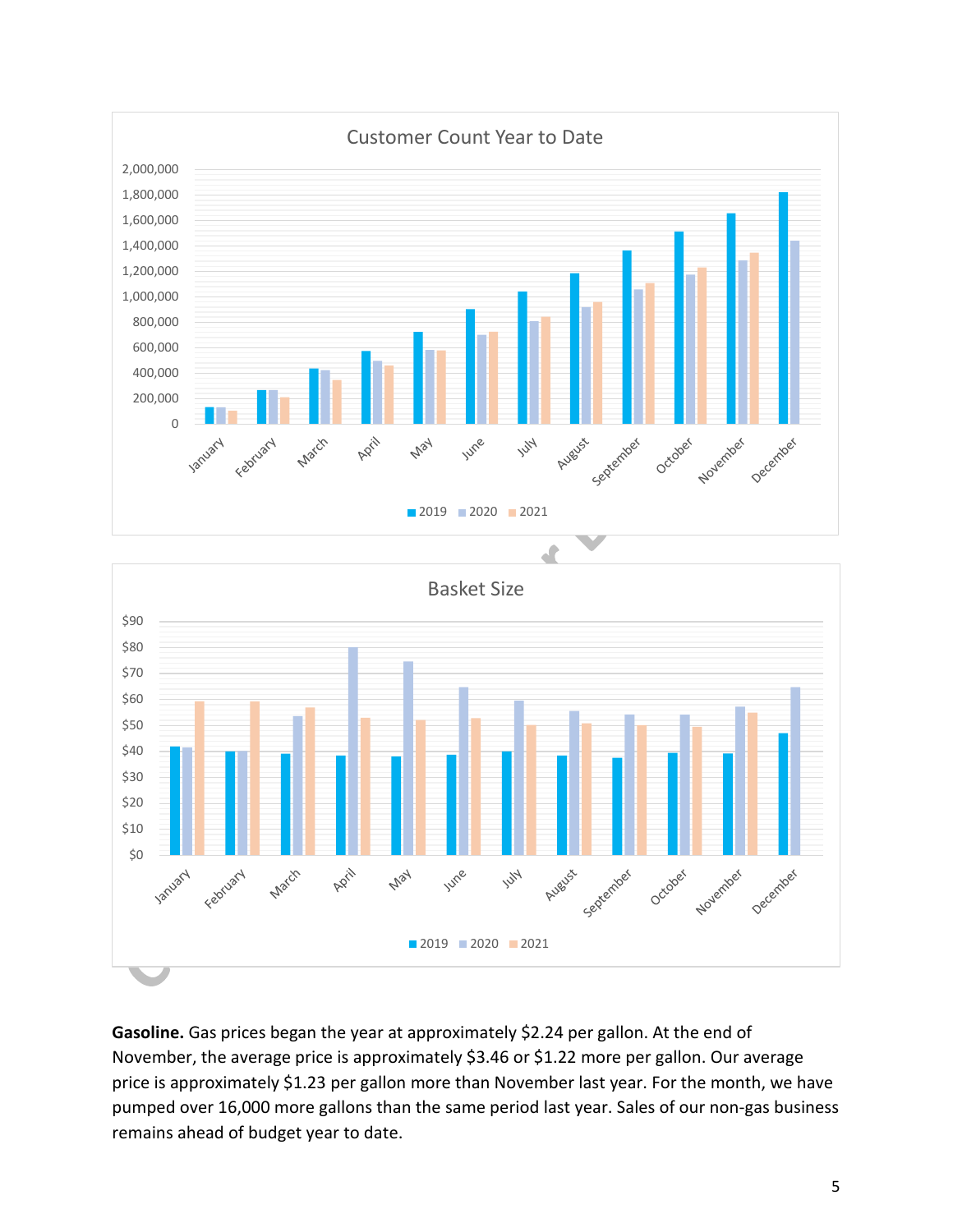



**Supplies.** As previously stated, labor shortages are straining supply chains, which had been recovering from the initial impacts of the pandemic. Industry-wide, retailers are experiencing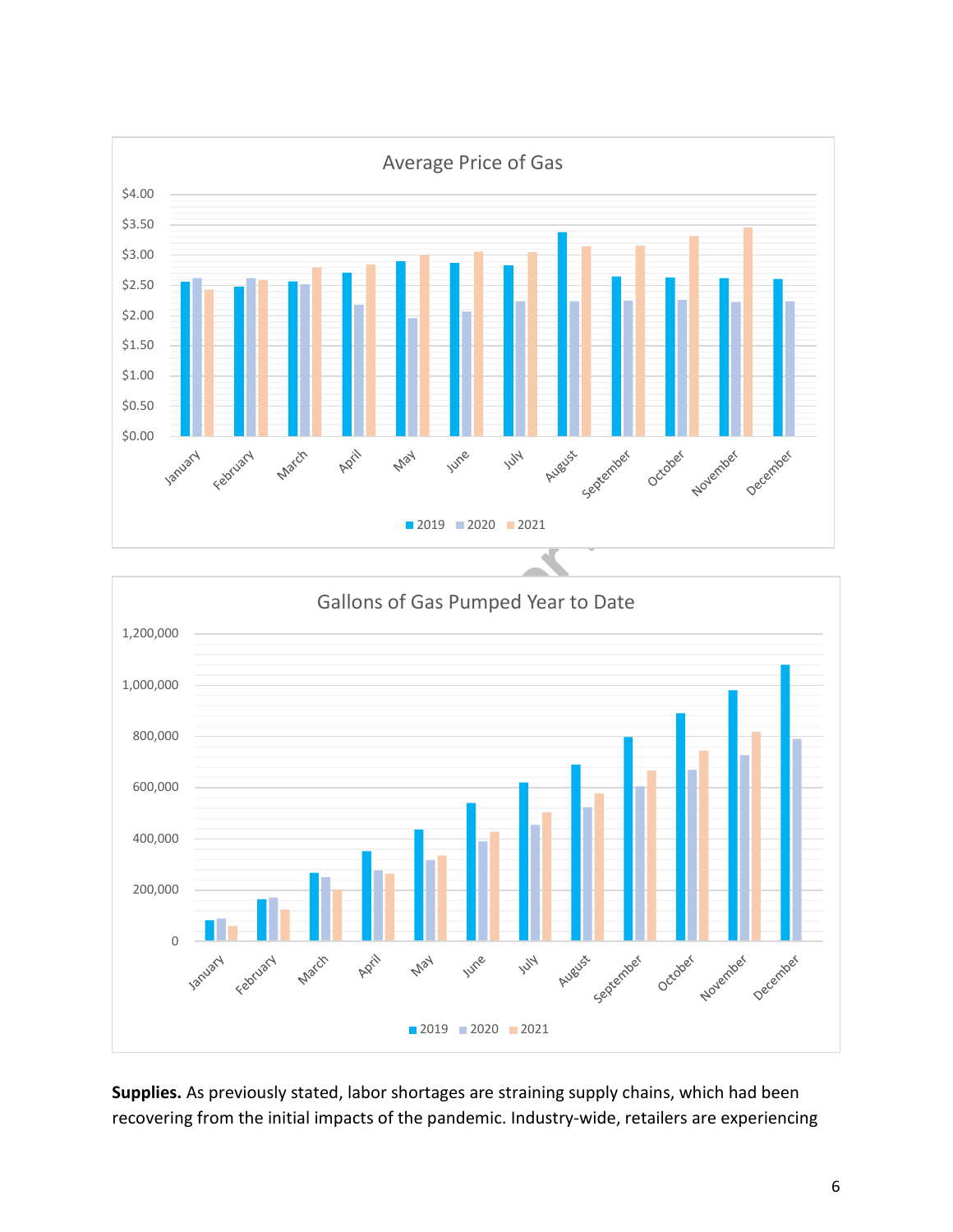decreases in the variety of available products, and fewer opportunities for price negotiation and promotions.

**Workforce Planning.** Open positions at the Co-op are influenced by two primary factors – departures for a variety of reasons and positions created due to promotions. The former reason is normal in an industry with 30% plus annual turnover. The latter reason is an ideal one to have. We do not expect the trend of open positions remaining high to abate anytime soon. We continue to look at the way we operate and utilizing new strategies in our stores to better deploy the resources we have. Some examples of this are cross-training employees in multiple departments and designing jobs where one employee works in multiple departments throughout the day, moving to those areas that need extra labor during peak hours. Store managers have begun to share their approach to managing their labor challenges with one another.

**Web Cart**. Several thousand products are now available on Web Cart, a significant increase in a short amount of time, representing all major departments. Selection has been driven by member request, an approach met with positive feedback and loyalty.

**Discounts and Allowances.** In 2020, at the request of members, we changed our memberdiscount days from the  $15<sup>th</sup>$  and  $16<sup>th</sup>$  to any day of the month. Members met the change with great enthusiasm. In 2021, discounts and allowances are forecasted to be approximately \$2.15 million, up from \$1.84 million in 2020. Discounts are deducted from gross sales, not operating earnings, and therefore reduce the amount of cash flow available to the Co-op for normal operations. Everyone should appreciate this is a big investment back into our membership and dwarfs the amount available to return to members via a patronage refund.

### **A BRIEF LOOK AT 2022**

Although more detailed information about our expectations and goals for fiscal year 2022 follow, these are some of the highlights we are excited about:

#### **Member Services**

- The full implementation of Salesforce, a state-of-the-art, feature-rich database that expands our Co-op's ability to enhance our members' in-store and online experiences.
- The redevelopment of our demo program in the food stores accompanied by a return of new promotional marketing strategies.
- Shifting to a more-customer-centric, outward-facing organization through a more robust use of market research.

#### **Retail Strategies**

• Ensuring our businesses offer programs that align with the needs of customers.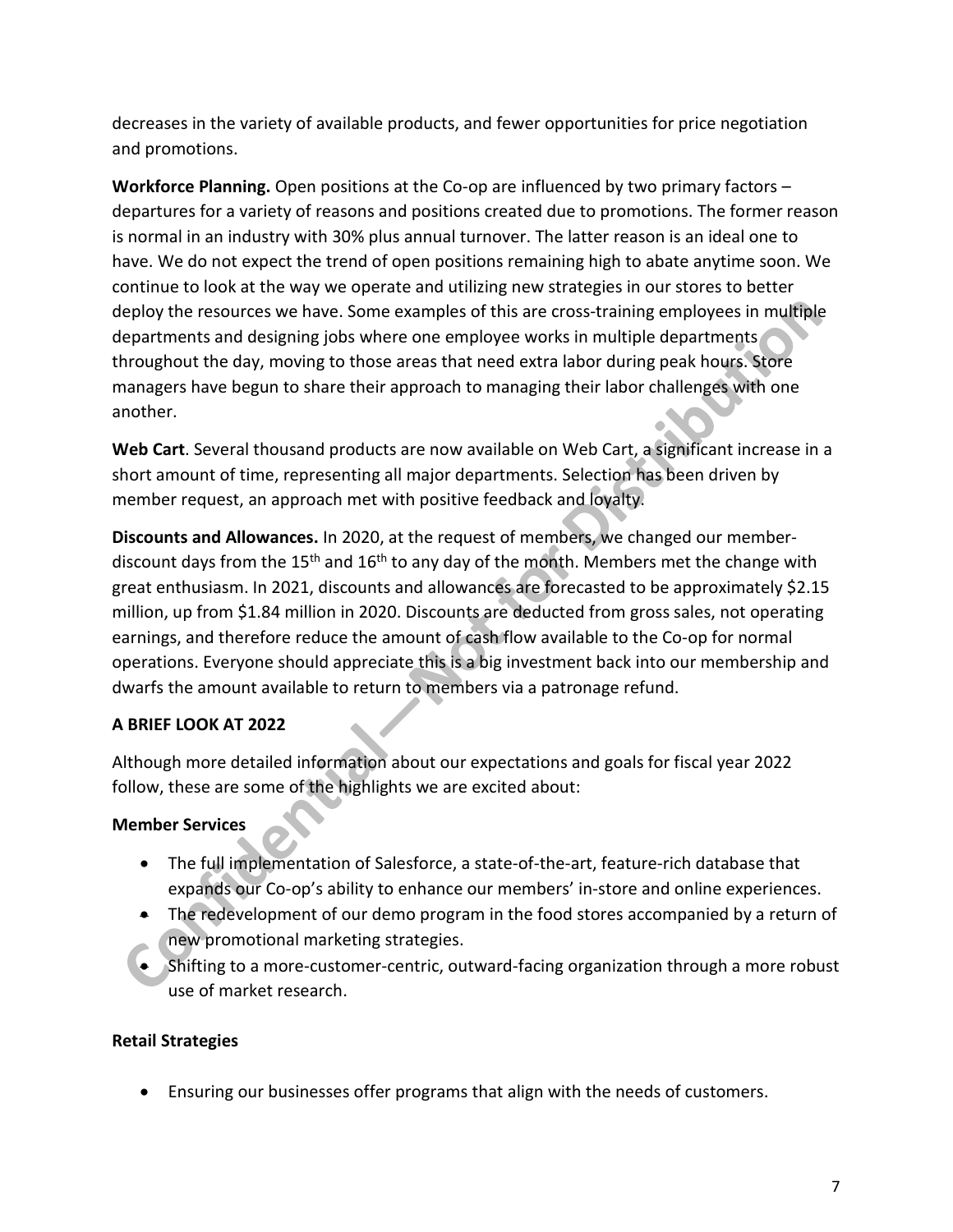• Greater use of strategy tools such as Customer Value Maps, SWOT analyses, and Business Canvases to better understand customers, needs, goals, and barriers to meeting their needs.

#### **Business Unit Operations**

- In our food stores, we will continue to create operational efficiencies to enhance the customer's experience. We will introduce self-checkouts in our Lebanon and Hanover stores in 2022, and step-up our efforts in the Made-to-Order category for PFD.
- In our Service Centers, increase utilization of our quick lube bays will improve routine maintenance for our customers.

#### **Public and Governmental Affairs**

- A commitment to strengthening alliances, supporting housing, transportation, and local food production, and advocating for cooperative businesses at the regional and national level.
- Plans for next year that include a "best of show" of our commitments.
- A working plan that can best be summarized as striving to do the most for the least amount of money.

#### **Finance**

- Further implementation of Planning Maestro software (for budgeting & forecasting).
- Enhanced financial reporting with Analytics Maestro.
- Continued work of inventory costing for the Prepared Foods Department and Kitchen.
- Updating of Standard Operating Procedures and policies for the Finance Department.
- Updating cash handling procedures in stores to improve efficiencies.
- Delivery of financial statements no later than 10 business days after monthly closing.
- For 2022, we expect discounts and allowances to approximate \$2.36 million, compared to annualized forecasts for 2021 and 2020 of \$2.15 million and \$2,012,184, respectively.

#### **Administration**

- We will look at mechanical upgrades in our Hanover store completing updates to the parking lot and upgrading ventilation system as part of a remodeling of the basement to provide new workspaces and bathroom facilities.
- Continue our commitment to becoming a learning organization. Succession planning is a key initiative for 2022.
- Continued work on IT networks and systems to build a stronger, more reliable platform.
- Our business continuity efforts will continue to build upon our process maps created in 2021. These will be further developed into specific plans for the respective functions.

**NOURISH. CULTIVATE. COOPERATE.**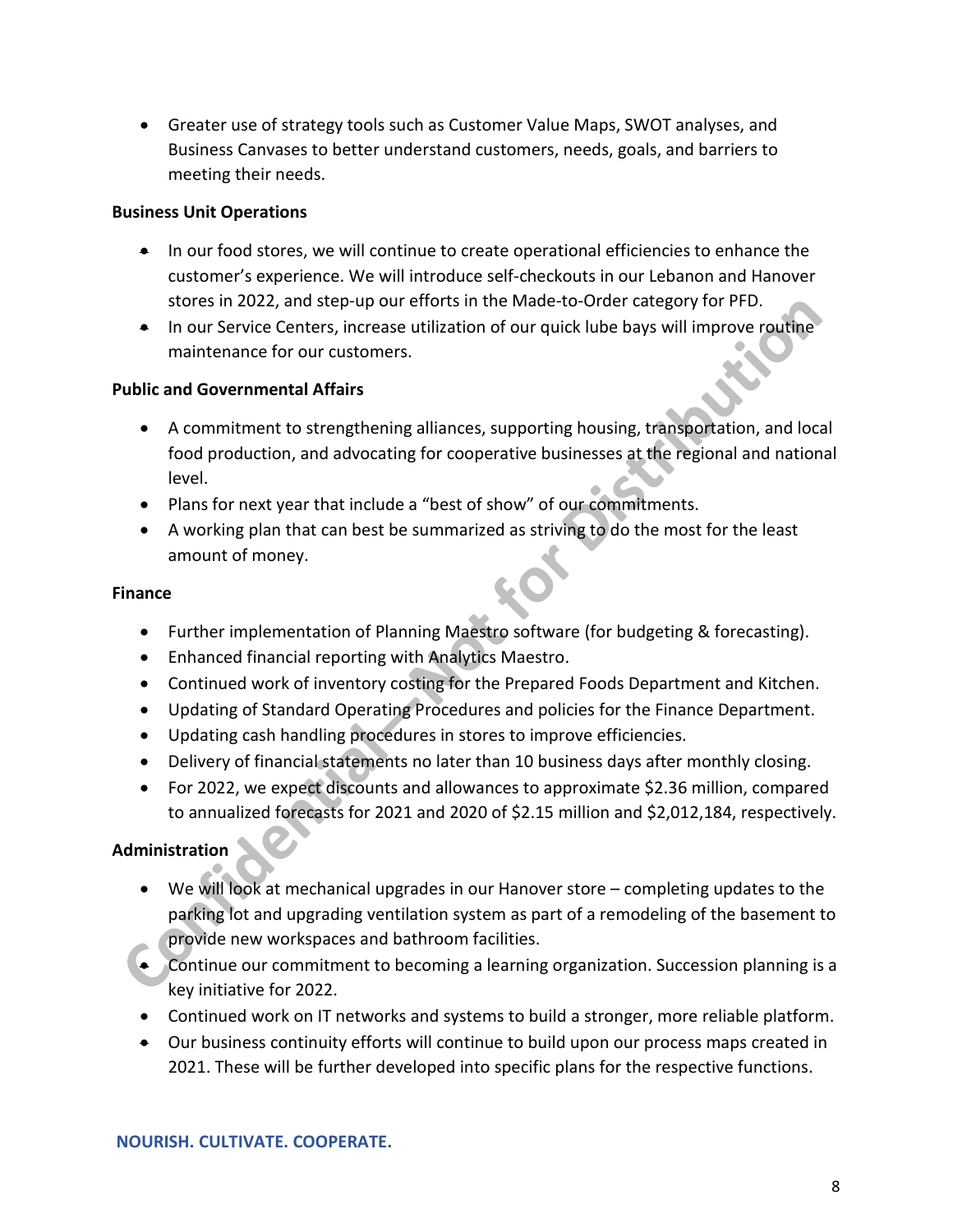## **PART II: LONG-TERM PLANS & METRICS**

*Note: in the plans that follow, matrices are displayed in Gannt Chart format to reflect timetables of significant milestones for each functional responsibility in conjunction with one another.* 



#### **Foundational Areas and Their Relationships – A Refresher**

The above Venn diagram illustrates a relationship model that guides the Co-op's project management work, breaking away from the traditional organizational chart and focusing instead on functional links between various aspects of the organization. It's a flexible, dynamic system, future-centric and open to change. This allows the Co-op to adapt to unexpected circumstances and to explore future market opportunities.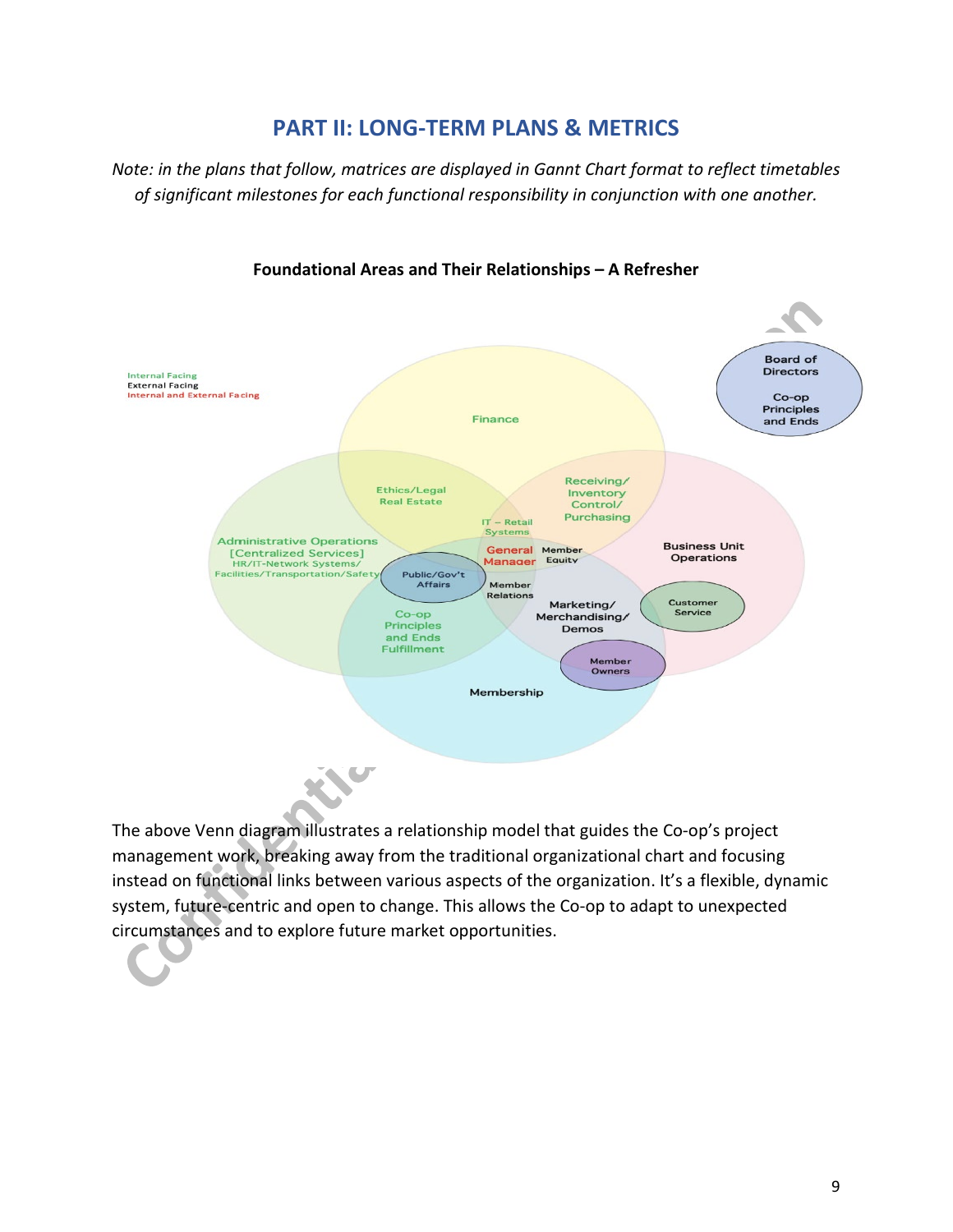| <b>Public and Government Affairs</b> |                                  |                            |                          |  |  |  |
|--------------------------------------|----------------------------------|----------------------------|--------------------------|--|--|--|
| <b>Benefits/Housing/Pay</b>          |                                  | <b>Food Security/Local</b> |                          |  |  |  |
|                                      | Administrative                   | <b>Business Unit</b>       |                          |  |  |  |
| <b>Finance</b>                       | <b>Operations</b>                | <b>Operations</b>          | Membership               |  |  |  |
| Legal                                | <b>Human Resources</b>           | <b>Retail Stores</b>       | <b>Marketing</b>         |  |  |  |
| <b>Business</b>                      |                                  |                            |                          |  |  |  |
| <b>Funds/Accounts</b>                | <b>Business Continuity</b>       | <b>Service Centers</b>     | <b>Education</b>         |  |  |  |
|                                      |                                  |                            | <b>Member</b>            |  |  |  |
| <b>Receiving (New)</b>               | <b>Risk Management</b>           | <b>Kitchen</b>             | Services/Retail          |  |  |  |
|                                      | Safety                           | <b>Farmers Market</b>      |                          |  |  |  |
| <b>Financial Risk</b>                | <b>Facilities/Transportation</b> |                            |                          |  |  |  |
| Management                           | (New)                            | Merchandising:             |                          |  |  |  |
|                                      | <b>IT - Network Systems</b>      |                            |                          |  |  |  |
|                                      | (New)                            | <b>Inventory Control</b>   |                          |  |  |  |
|                                      |                                  | Purchasing                 |                          |  |  |  |
|                                      |                                  | <b>IT - Retail Systems</b> | <b>Customer Research</b> |  |  |  |
|                                      |                                  |                            |                          |  |  |  |

## Desired Outcomes

| <b>Accurate and Timely</b>  | Structural Support - B/U and        |                                  |                          |
|-----------------------------|-------------------------------------|----------------------------------|--------------------------|
| <b>Financials</b>           | Membership                          | Profitable B/Us                  | Loyalty                  |
|                             | <b>Completion of Business</b>       |                                  |                          |
| <b>Consistent Processes</b> | <b>Continuity Plan</b>              | <b>Strong Buying Programs</b>    | <b>More Customers</b>    |
| Improve Ratios on           | <b>Improved Safety Reports from</b> |                                  | Move Customers up        |
| <b>Financial Reports</b>    | Ins Co                              | <b>Strong Margin Maintenance</b> | <b>Engagement Matrix</b> |
| Improve Working             | <b>Streamlined Systems -</b>        | <b>Sound Business</b>            |                          |
| <b>Capital Ratios</b>       | Facilities/Transp.                  | Systems/Structures               |                          |
|                             | <b>Streamlined Systems -</b>        |                                  |                          |
| Cash on Hand                | <b>IT/Network and Systems</b>       | <b>Built in Efficiencies</b>     |                          |

*figure 2-foundational area realignment and desired outcomes*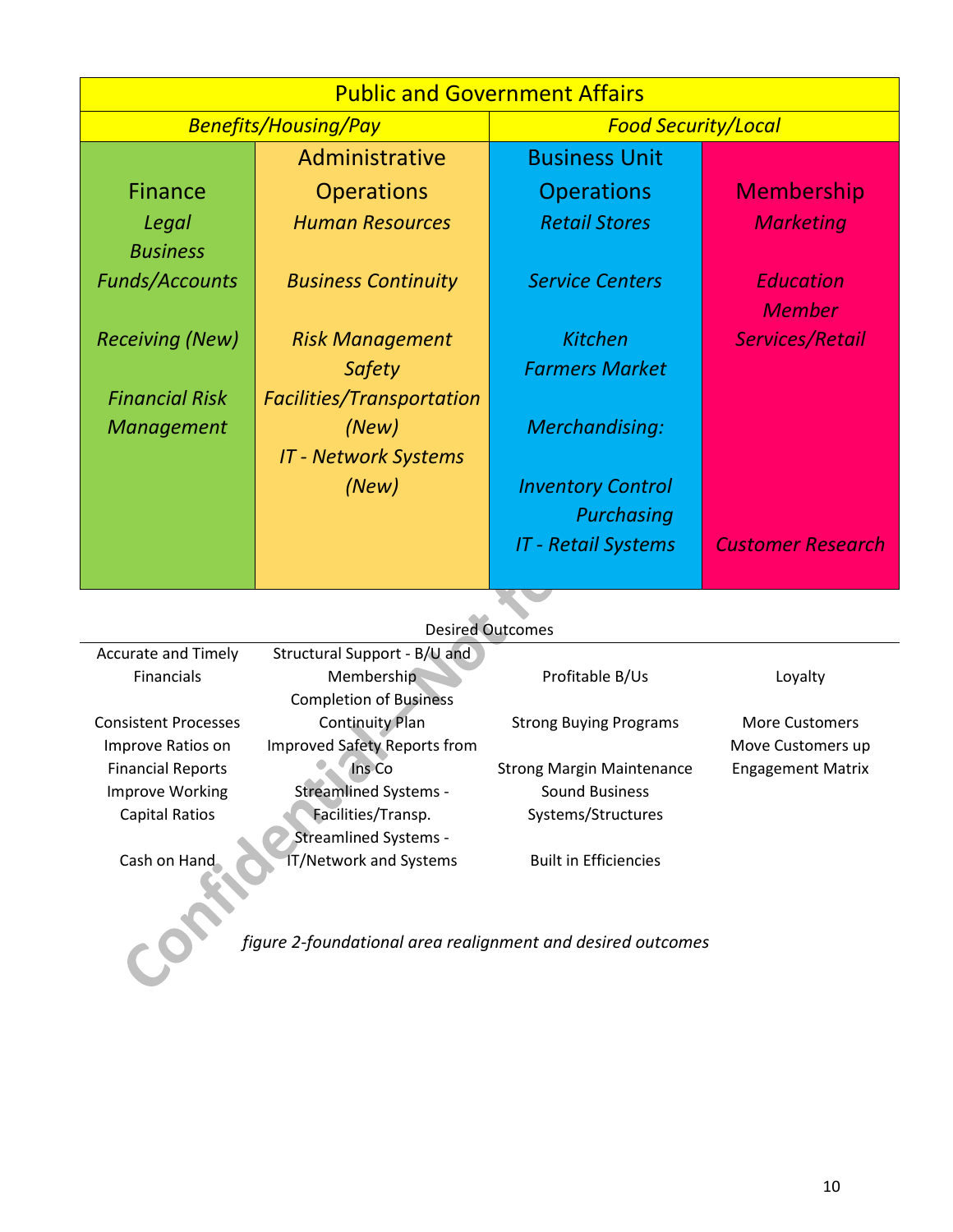## **SWOT Analysis – A Refresher**

|                | Findings                                                                                                                                                                                                                                                                                                                                                  | <b>Action Plan</b><br>12 Months                                                                                                                                                                                                                                                                         | <b>Action Plan</b><br>12-36 Months                                                                                                                                                                                                                                                                                                                                                        | <b>Action Plan</b><br>36 Months or<br>more                                                                                                                  |
|----------------|-----------------------------------------------------------------------------------------------------------------------------------------------------------------------------------------------------------------------------------------------------------------------------------------------------------------------------------------------------------|---------------------------------------------------------------------------------------------------------------------------------------------------------------------------------------------------------------------------------------------------------------------------------------------------------|-------------------------------------------------------------------------------------------------------------------------------------------------------------------------------------------------------------------------------------------------------------------------------------------------------------------------------------------------------------------------------------------|-------------------------------------------------------------------------------------------------------------------------------------------------------------|
| Strengths      | Co-operative Model - Value Prop,<br>Membership, Principles, Focus on<br>Long Term, Ownership Model<br>- Partnerships/ Relationships<br>- Advocacy for Social Change<br>- Employment Practices<br>- Finance - Liquidity<br>- Centralized Services/<br>Infrastructure                                                                                       |                                                                                                                                                                                                                                                                                                         |                                                                                                                                                                                                                                                                                                                                                                                           |                                                                                                                                                             |
| Weaknesses     | Silo Management Structure which<br>results in inconsistencies in<br>management practices<br>Lack of:<br>- Consistently Applied Change<br>Management Approach<br>- Project Management/<br>Process/Reliability<br>- Accountability<br>- Access to Long Term Capital<br>- Infrastructure Upgrades                                                            | Organizational<br>structure changes -<br>functional to matrix<br><b>Implement Process</b><br>Management (see<br>section 5)<br>(KPI/KPM)<br>(review)<br>(T.D. 5/31/2019)<br>Work with financial<br>institutions to free up<br>capital<br>Maximize cash flow<br>from underutilized<br>assets, i.e., sushi | Clearly defined roles,<br>responsibilities,<br>expectations (KPI/KPM)<br>↓<br>Review against KPI/KPM<br>[Projects require<br>authority<br>and access to planned<br>and approved<br>resources]<br>↓<br>Corrective Action Plan<br>Looking to refi existing<br>debt with other lenders<br>Additional member<br>investment<br>Maximize cash flow<br>from underutilized<br>assets, i.e., solar | Review organizational<br>changes to gauge<br>effectiveness<br>Make changes as<br>needed.<br>Maximize cash flow<br>from underutilized<br>assets, i.e., solar |
| Opportunities  | Deepen Member Support<br>Articulate Co-op Identity<br>Leverage Cross Marketing<br><b>Business Opportunities with Local</b><br>Partners<br><b>Enhance Shopper Experience</b><br>Subcontract specific Services/<br>location                                                                                                                                 |                                                                                                                                                                                                                                                                                                         |                                                                                                                                                                                                                                                                                                                                                                                           |                                                                                                                                                             |
| <b>Threats</b> | <b>Consolidation of Vendors</b><br>NCG - Joint Liability Fund; UNFI<br>contract<br>Risk to supply chain<br>GAAP changes or impact on<br>financial position<br>High turnover of employees<br>Changes to regulations that<br>impact operations<br>Regional contraction<br>Co-op's comparative advantage is<br>dissipating/ under attack from<br>competitors |                                                                                                                                                                                                                                                                                                         |                                                                                                                                                                                                                                                                                                                                                                                           |                                                                                                                                                             |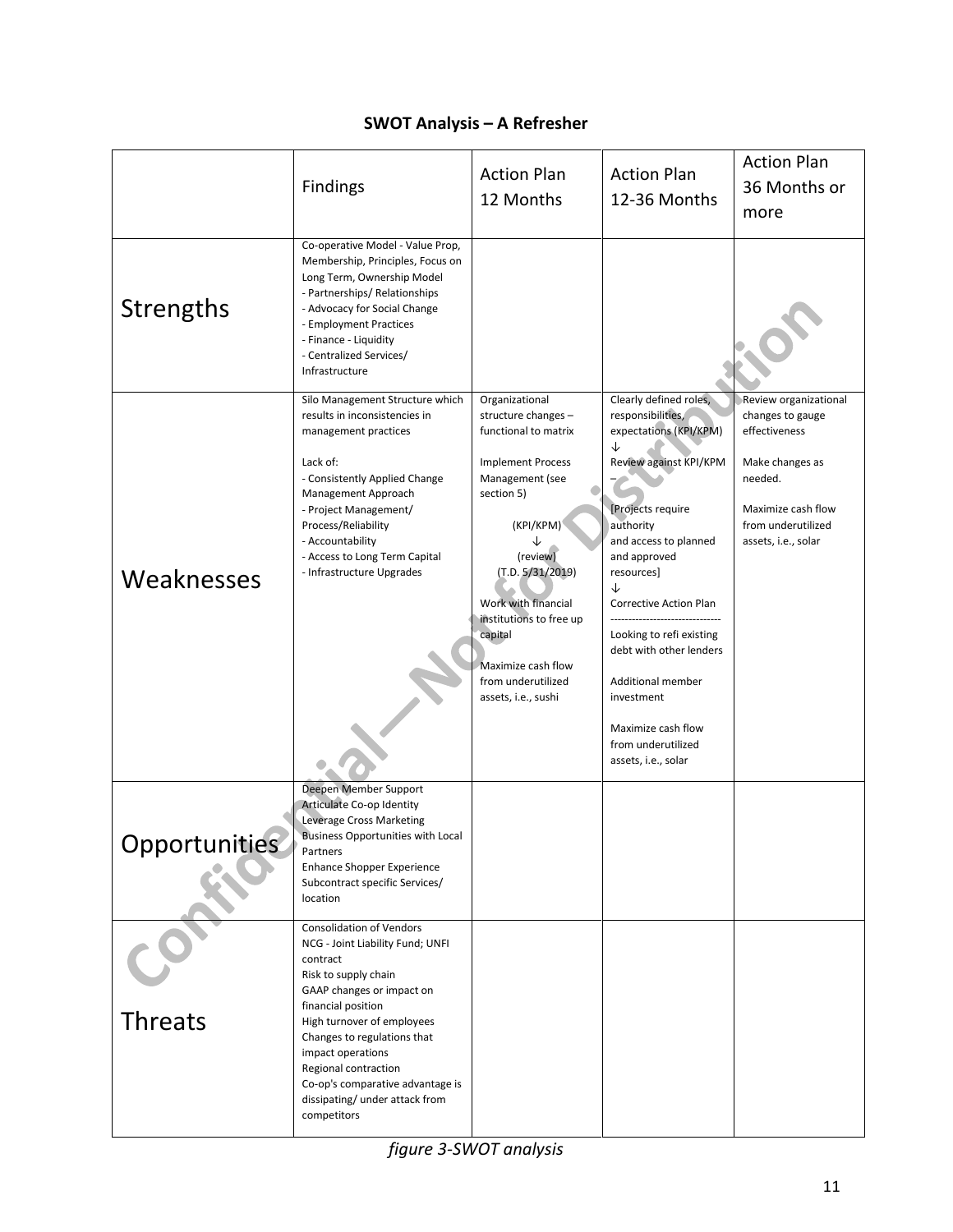## **COOPERATIVE ENGAGEMENT**

### *Amanda Charland Director of Cooperative Engagement*

#### **Building Loyalty through Customer Engagement**

For several years our Co-op has been working to develop a comprehensive engagement strategy. Our engagement strategy is centered around building deeper relationships with customers through a better understanding of their unique interests. This complex process has included creating more comprehensive ways of learning from customers and translating that information into improving business processes and programs. Up until last year, one significant resource that has been missing for our engagement work is a technology platform that can support the strategy.

Last year marked a major milestone for the Co-op. After nearly two decades using the same member database, our Co-op transitioned to a Customer Relationship Management platform. A cross-functional team of employees worked throughout the year to design the system, clean data, transition business processes, develop SOPs, train employees, and migrate our data into the new system. With our member data fully in our new platform, the Co-op now has opportunities that have never existed to understand our customers more thoroughly and manage our relationship with them more effectively. Transitioning our member database was just the first step in utilizing this powerful new platform. Not only do we expect to continue designing and building upon the capabilities of this platform for several years to set a solid foundation for managing our customer relationships, but we also expect this platform to continue to evolve with the changing needs of our business long into the future.

In 2022, we will focus our engagement efforts on:

- The redevelopment of a demo program in the food stores to provide opportunities for our customers to sample and speak with our employees about products that are local, sustainable, or new to our Co-op.
- Program analysis and review to ensure program goals align with Co-op targets and customer interest.
- Implementation of technology and connecting systems to provide all areas of our business customer insights.

Key Technology Highlights

- Membership Super User Team identify next phases of business process to improve efficiency and customer/member experience Q1.
- Engagement Programs integration into software Q1-Q2.
- Marketing software exploration Q2.
- Connections between software systems Q2-Q3.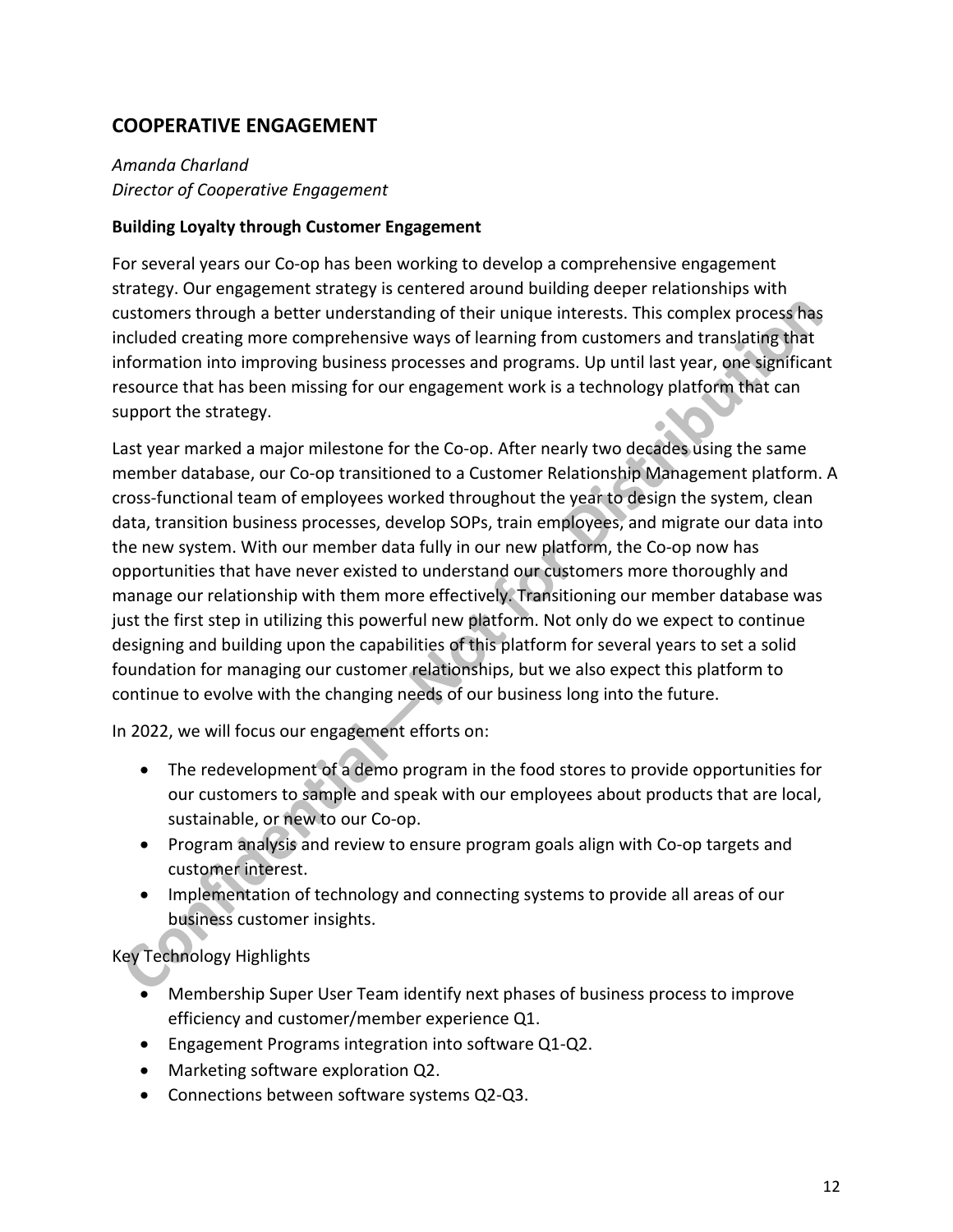#### **Enhancing Customer Communications**

Marketing efforts over the last few years have required a remarkable shift. Traditionally, the team focused on being proactive and deliberate, but during the pandemic, it has been equally if not more important to be responsive and adaptable. As we slowly move toward a new normal, there are several initiatives the marketing team is looking to get back to. For 2022, the team will largely be working to support the various retail strategies initiatives. However, in addition to those initiatives, the team plans to focus on a few other key opportunities.

One key focus that will complement the retail strategies promotions work well is a renewed effort on building more in-store opportunities. In the last Co-op customer survey, over 70% of customers reported their number one location for receiving information about the Co-op was in our stores while shopping. Establishing strategic and effective systems of in-store communications and promotions is critical to helping customers get the information they need. Therefore, the marketing team will continue looking for opportunities to build strategic in-store connections with customers. In addition to in-store signage policies and digital monitor strategies, one key component of this strategy will be exploring visual merchandising opportunities. In 2022, the marketing team, in collaboration with merchandising and operations, will begin identifying visual merchandising needs in order to develop a more comprehensive plan for in-store visual merchandising.

As the Co-op continues to shift to a more customer-centric, outward-facing organization, marketing will also be working to provide more *market research* to teams within the Co-op. The better we understand the needs of customers as an organization, the better we can help to meet the needs of our community. This will be especially true for the retail strategies and business canvas work. Market research resources in 2022 are expected to include, but are not limited to: a comprehensive customer survey, project testing for various business canvases, consumer trend analyses for promotions planning, and customer interviews for engagement work.

Lastly, the marketing team also plans to focus on improving our ability to connect with customers and members. To accomplish this the team is looking to enhance channels of communication through clarity and increase opportunities for two-way feedback. The key platforms marketing will be evaluating and improving will be the Co-op's website and social media platforms. Marketing plans to assess our website in 2022 and develop a plan for enhancing it. Marketing has also been working closely with the engagement team to develop a more robust process and plan for social media engagement. In 2022, we will launch that plan and work to create growth on the primary social media channels through both increased followers and increased engagement.

#### **Retail Strategies Initiatives**

An important part of building loyalty is ensuring our businesses offer programs that align with the needs of customers. In 2021, we began utilizing a variety of tools to analyze our business units through a customer-centric lens. Using tools such as Customer Value Maps, SWOT analyses, and Business Canvases, teams throughout the Co-op began working to develop a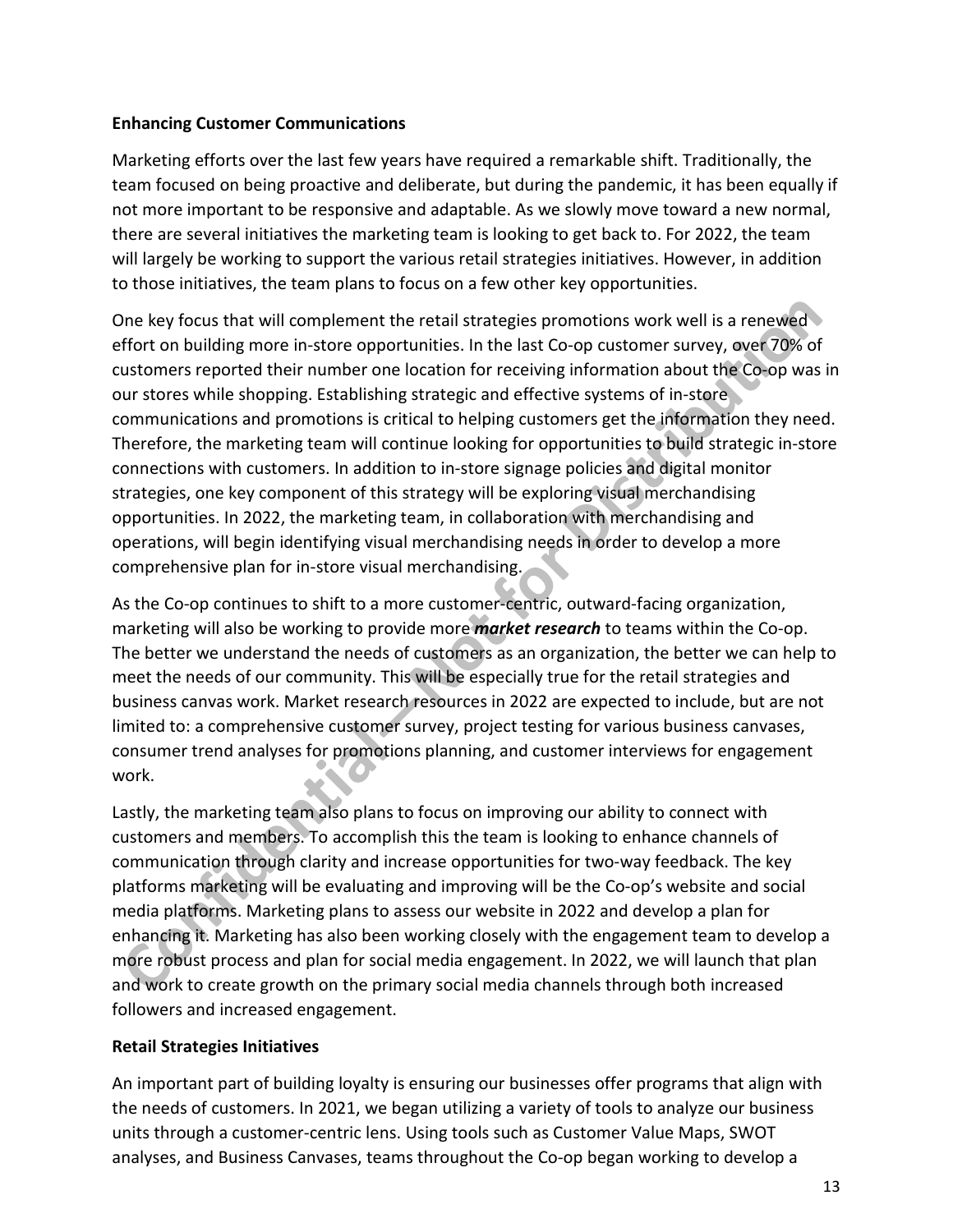more robust understanding of customers' goals, the barriers customers encounter in trying to accomplish their goals, and how our cooperative can uniquely meet customer needs.

Throughout this process, cross functional teams from a variety of Co-op departments have been working on gathering data from customers, analyzing business practices, refining thinking, questioning the status quo, evolving concepts for how our businesses operate, and ultimately, transforming into a more customer-centric organization. Below are the various long term strategic initiatives that will be ongoing throughout 2022.

**Local Project:** One of the most important initiatives beginning in 2022 is our commitment to offering even more local products. Over the years, Co-op members and customers have consistently looked to the Co-op for more and more local products. During the pandemic, this trend was greatly magnified. Our business is uniquely suited to working with small, local vendors and in return, local vendors have been an immense source of strength within the Coop's supply chain. In the coming years, we would like to build upon the strength of our relationship with local vendors, cultivate relationships with new vendors, and ultimately, create **Contract** better access to local products for our community.

Over the last year our teams have worked to outline the Co-op's definition of local. This definition is founded upon the distinct regulations of both New Hampshire and Vermont. Items have to meet a series of detailed criteria based on where they are grown or produced, where they are transformed through things like baking or brewing, and where the primary headquarters of the company is located. Based on these criteria, items will be provided to marketing and point-of-sale signage to help indicate these standards to customers.

During 2022, we will begin the first stage of a multi-year, organization-wide project designed to motivate our teams through the Co-op to find more local offerings and make those items more accessible to customers. Our collection of goals will result in increased variety of products we carry, a larger number of vendors we work with, and better clarity and product placement, ultimately helping us achieve Ends 1:

## *Shoppers have access to a range of goods and services including, but not limited to: Locally produced goods*

**Co-op Kitchen:** The Co-op Kitchen has continued to evolve and refine its strategy over the last several years. In 2021, several teams were established to evaluate various aspects of the Kitchen and find ways to better leverage the business unit's strengths.

In 2022, we will develop a clearer understanding of the Kitchen's customer segments, its unique comparative advantages, and more clearly define the business processes.

An analysis has been undertaken by teams across Finance, Operations, and Retail IT to better understand the costs and profitability of the products we offer from the Co-op Kitchen as we move forward with our Food Service initiatives. Key criteria of this analysis include food costs, preparation, production and packaging, overhead, and delivery for each product.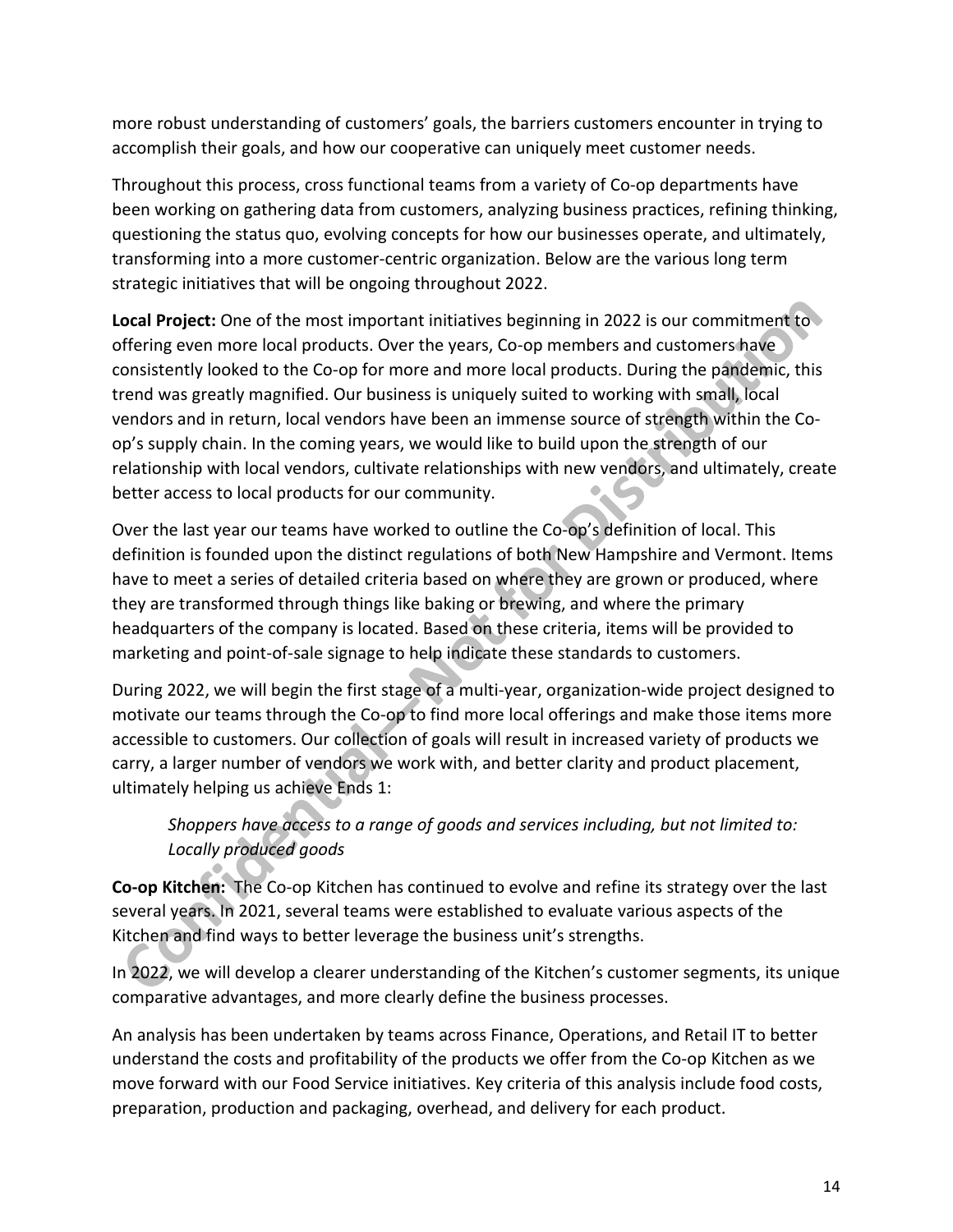**Groceries-2- Go:** During the pandemic, the Co-op launched our online ordering platform in a matter of months to provide safer ordering for our community, a timeframe that was nearly a year ahead of schedule. As the demand for Groceries-2-Go stabilized and many customers returned to in-store shopping, it was time to evaluate the overall strategy for the program.

In 2022, this program will see a hybrid of both continued development as well as strategic analysis. We will continue to add products (such as alcohol) as policies and system capabilities evolve. We will also have a strategy team working to identify the key customer segments and unique value we provide in the marketplace.

**Service Center:** The Service Center strategy teams have been working to develop business concepts for two distinct customer segments – the working professional and fleet service. Last year focused on understanding our customer segments and enhancing their experience. In 2022 this team will test various business concepts, clearly define the value proposition for our customer segments, establish new business process, and implement effective technology strategies.

**Co-op Market:** The team working on developing and assessing the business model for the Coop Market has developed a thorough understanding of our provisional customer segments and the type of programming that those customers are interested in. The team is in the early stages of looking at the business model, evaluating the competitive landscape, and developing a more comprehensive understanding of the clientele. This process will continue for 2022 and the team will be using this information to explore a variety of business model changes. For example, preliminary data suggests that finding ways to enhance and leverage the strength of prepared foods in that location could draw additional consumers. This is the type of data that the team will continue to gather, develop hypotheses on, and test our assumptions with customers to better refine the business model.

**Promotions:** During the pandemic, the Co-op team's focus shifted dramatically. Rather than sales and driving traffic to the stores, the focus became about keeping product on the shelf and limiting traffic. Because of this, most of our promotions and sales campaigns were paused or significantly altered. In 2022, we plan to launch promotional programming again. To ensure that teams are working symbiotically, we have established a promotions team comprising representatives from merchandising, engagement, marketing, and operations. This team will meet regularly to develop, review, and debrief food store sales strategies.

**Food Safety:** Maintaining high food safety standards has been a critical foundation of the Co-op throughout our history. Over time, the way that food safety is managed within the organization has evolved. In 2022, we will see another evolution of the food safety programming at the Coop with a more cross-functional approach to food safety oversight. Leadership of the food safety team will include representatives from the stores, Kitchen, and Cooperative Engagement team. The team will look at enhancing current systems, evaluating and improving SOPs, and second-phase implementation of food safety training.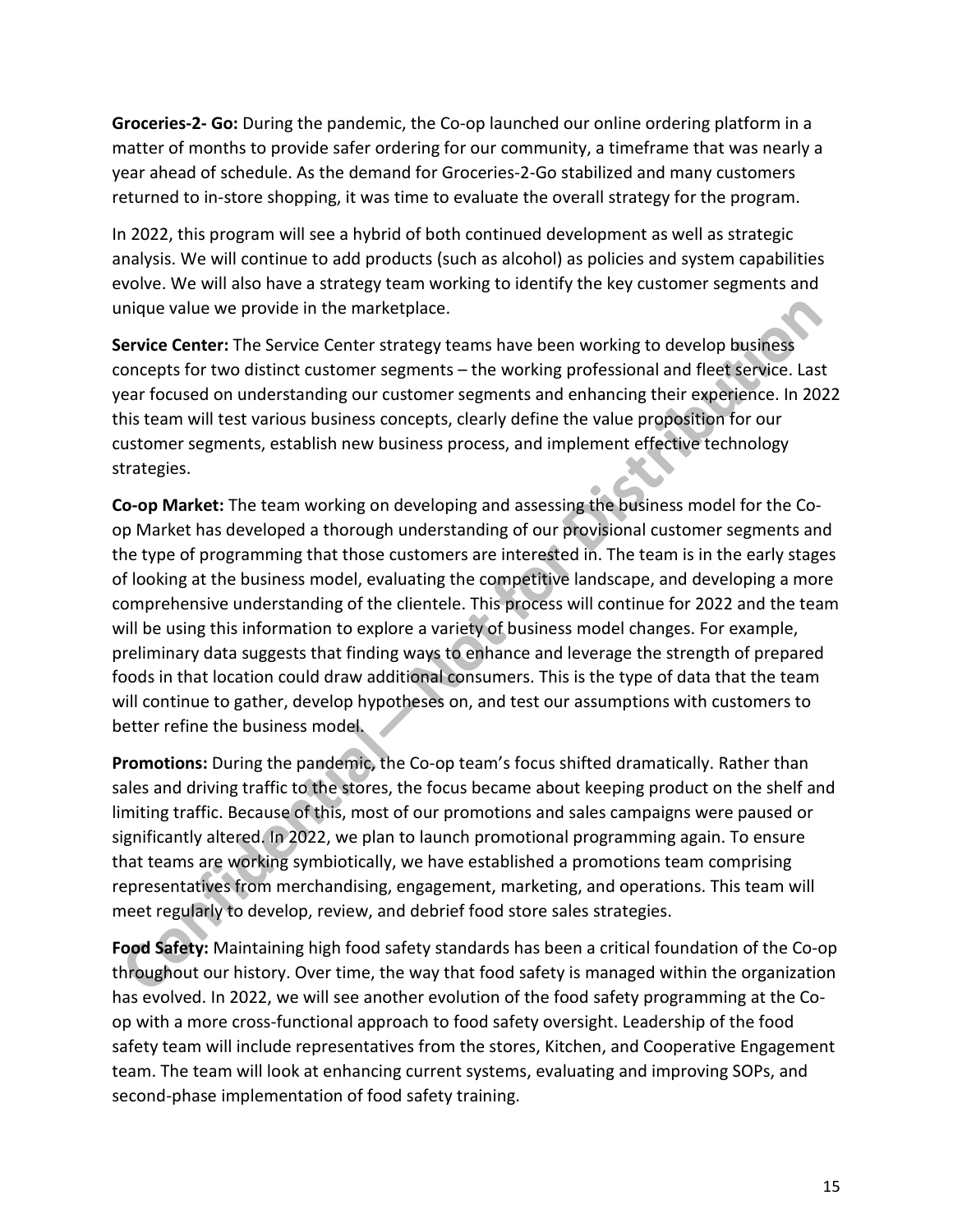## **BUSINESS UNIT OPERATIONS**

*Bruce Follett Director of Business Unit Operations*

#### **Food Stores**

We will continue to create operational efficiencies and enhance the customer experience by investing in equipment and technology. Specifically, we plan to introduce self-checkouts in our Lebanon and Hanover locations in 2022. We plan to integrate Catapult's Made to Order function for our sandwich program in our Prepared Foods departments. We will focus on building our online ordering capabilities for the Co-op Market. We also plan to implement Auto Order with one of our largest vendors, beginning in our White River Junction location, and then in Hanover and Lebanon. This addition will create efficiencies in departments throughout the stores. Auto Order will be implemented with smaller vendors to the extent possible.

Teams across our food stores will continue to support one another to meet business and customer needs while facing the difficult employment challenges that are upon us.

We expect supply chain issues to impact our business for the foreseeable future. Our merchandising team has done a tremendous job of sourcing products from a variety of distributors during this unprecedented time. Resiliency is key as we build upon these efforts in the coming year.

Our category review schedule for 2022 will align to fit with the Core Set schedule provided by NCG. This category management program administered by NCG encompasses new items, category reviews, long-term promotional support, product trends, and in-store resets.

Price reviews are an important part of our category review strategy. We have identified key categories based on their sales in 2020 and 2021. Using resources from our weekly and monthly price change process, we will continue to review our retail pricing in those key categories throughout the year with seasonality in mind. The price review process allows us to review our gross margin for these categories as well as review pricing at our primary competitors.

#### **Service Centers**

Fuel costs are expected to remain high in 2022. Prices will be monitored daily to remain competitive in the market. We will evaluate performing an image upgrade with our dispensers and canopy to give our fuel area a fresh, clean look.

Increased utilization of our dedicated quick lube bay at each location will help more customers with routine maintenance in a timely manner. Services include oil changes, tire rotations and seasonal changeovers, and inspections.

We will look to build upon our team's skill sets and add qualified technicians in order to gain maximum efficiency.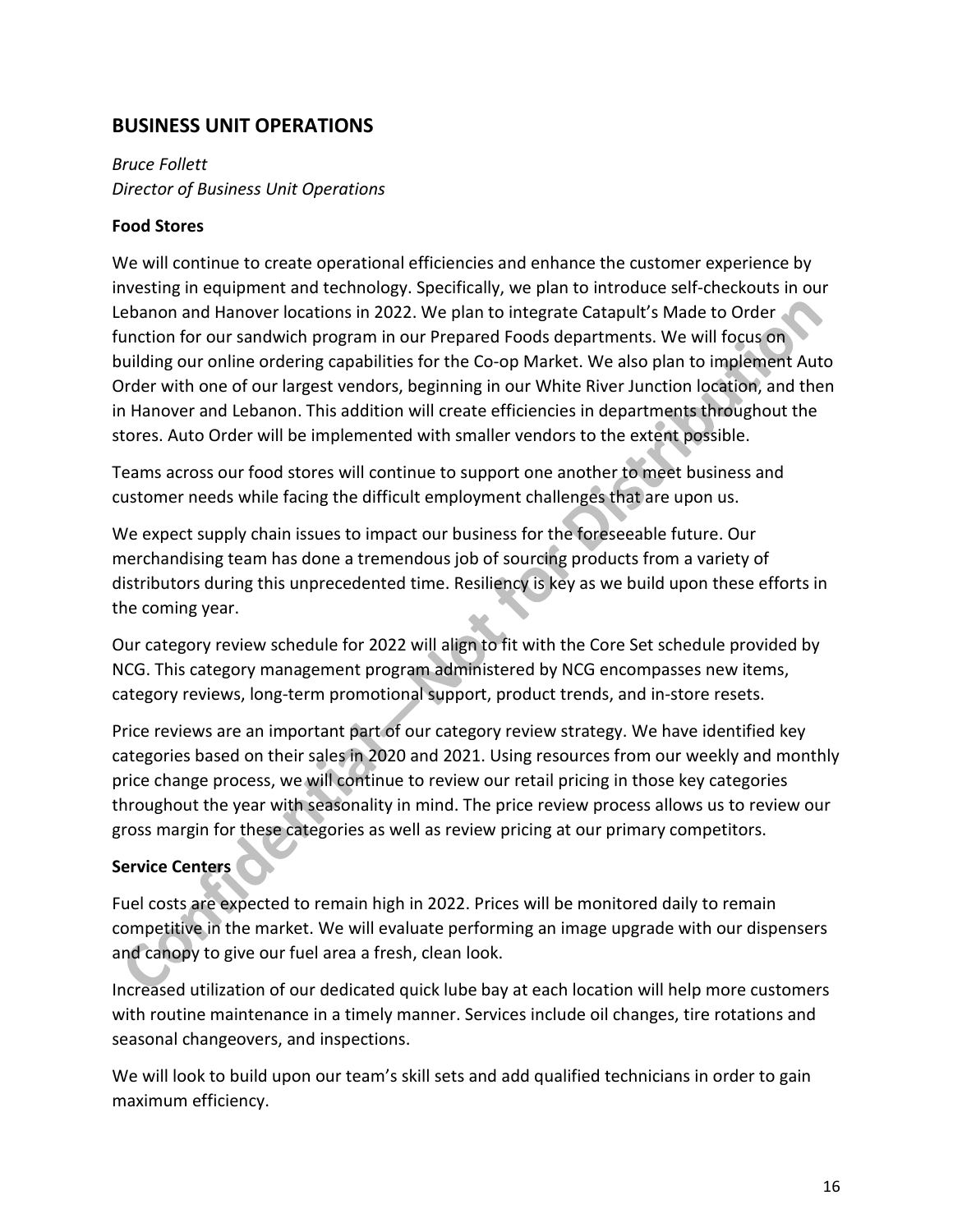## **PUBLIC AND GOVERNMENT AFFAIRS**

#### *Allan Reetz*

#### *Director of Public and Governmental Affairs*

Building upon our cooperative's Public and Government Affairs progress in 2021, the coming year will include:

- Advisory team service to regional and national food and farm organizations,
- Advocacy for transportation initiatives aimed at mobility access, and
- Affordable housing policy at the municipal and state level.

The prior two years – punctuated by the pandemic and supply chain disruptions – demonstrated the importance a robust public and government affairs program. Our cooperative benefited from, and contributed to, regional food shed work and the needs of lower-income residents.

This department's budget for the coming year will again hold the line on sponsorship commitments. We anticipate a return to 2019 expenses, that will take into consideration the possibility of expanded involvement with established partnerships and continuing education.

As in the past, any project, collaboration, or expense will be fully supported by skill and attention to detail. And with each task and outcome, the department will focus on building the department's foundation for the future success.

During the coming year, each planned item or new opportunity will be judged, modified, or shelved to suit the immediate needs of our cooperative.

## **FINANCE**

## *Mark Langlois Director of Finance*

During 2022, the Finance team will focus on three main areas:

- 1. Continued work on financial forecasting and modeling utilizing Planning Maestro
- software that replaced a series of excel spreadsheet previously utilized.
- 2. Implementation of enhanced financial reporting capabilities, providing sound and accurate reports with the increased use of graphs and charts to convey relevant financial information.
- 3. Further work on costing of products produced at the Kitchen and in the Prepared Foods Departments of the stores.

In addition, Finance will continue to focus on: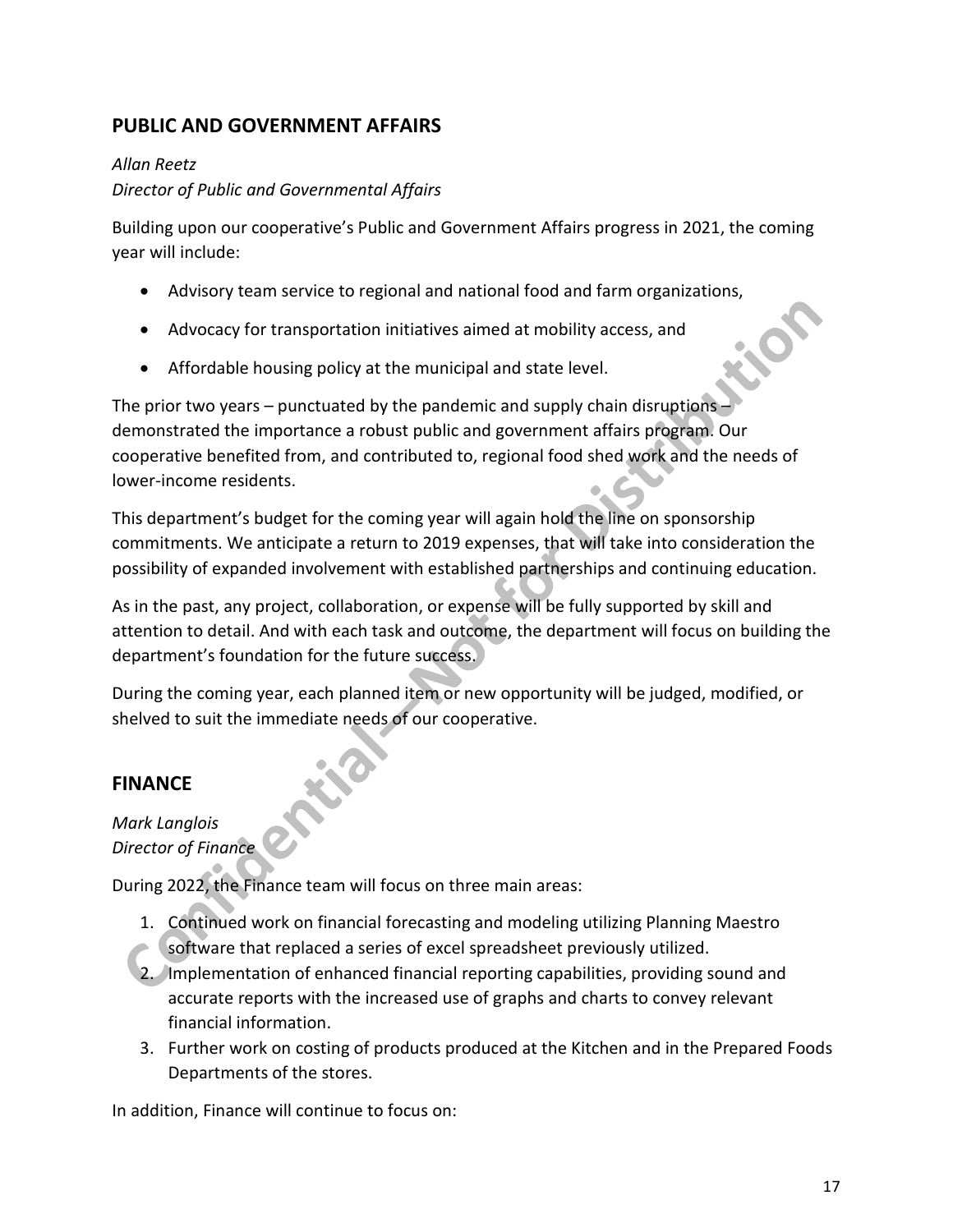- 1. Continued work to reduce cash levels in the two stores that received cash recycling safes in 2021. Additional options will be reviewed for the remaining stores and service centers to improve efficiencies.
- 2. Update to current Standard Operating Procedures in the Finance Department.
- 3. Internal processes and procedures to establish the department as an "internal auditor" for the organization.
- 4. Clear, regular, and documented internal financial controls.
- 5. Delivery of financial statements no later than 10 business days after the monthly closing.<br> **MINISTRATION**<br>
Hildbrand<br> *ector of Admini* closing.

## **ADMINISTRATION**

*Lori Hildbrand Director of Administrative Operations (Human Resources/Facilities/IT - Network and Systems)*

The Co-op will continue its improvement efforts to its infrastructure, focusing on four major areas:

- Facilities/Safety
- IT-Network and Systems
- Human Resources/Employee Experience
- Business Continuity

#### **Facilities/Safety**

In 2021, the upgrades to our physical locations most notably took place in Lebanon, where the building systems and refrigeration took center stage, in addition to the exterior of the Co-op Market building and the Hanover Service Center. The work in Lebanon also included the installation of a new efficient lighting system as well as implementation of control systems to balance the building so our mechanical systems work together for an enhanced environment. We are pleased to confirm that this work is scheduled for completion by the end of 2021.

We continue to look at mechanical upgrades in the Hanover store, specifically completing the parking lot project started in 2020, the HVAC system, and the basement to add new workspaces and bathroom facilities. The work in the parking lot will include the area around the service center as well.

#### **IT–Network and Systems**

Our IT Network and Systems Department has continued with its work, building a stronger, more reliable platform. Computers, phones, servers, and communication capabilities have been strengthened by moving to other providers. Redundancy has been built into the system to protect our data and compliance protocols have been enhanced. Upgraded video-recording capabilities have been implemented in the Hanover and White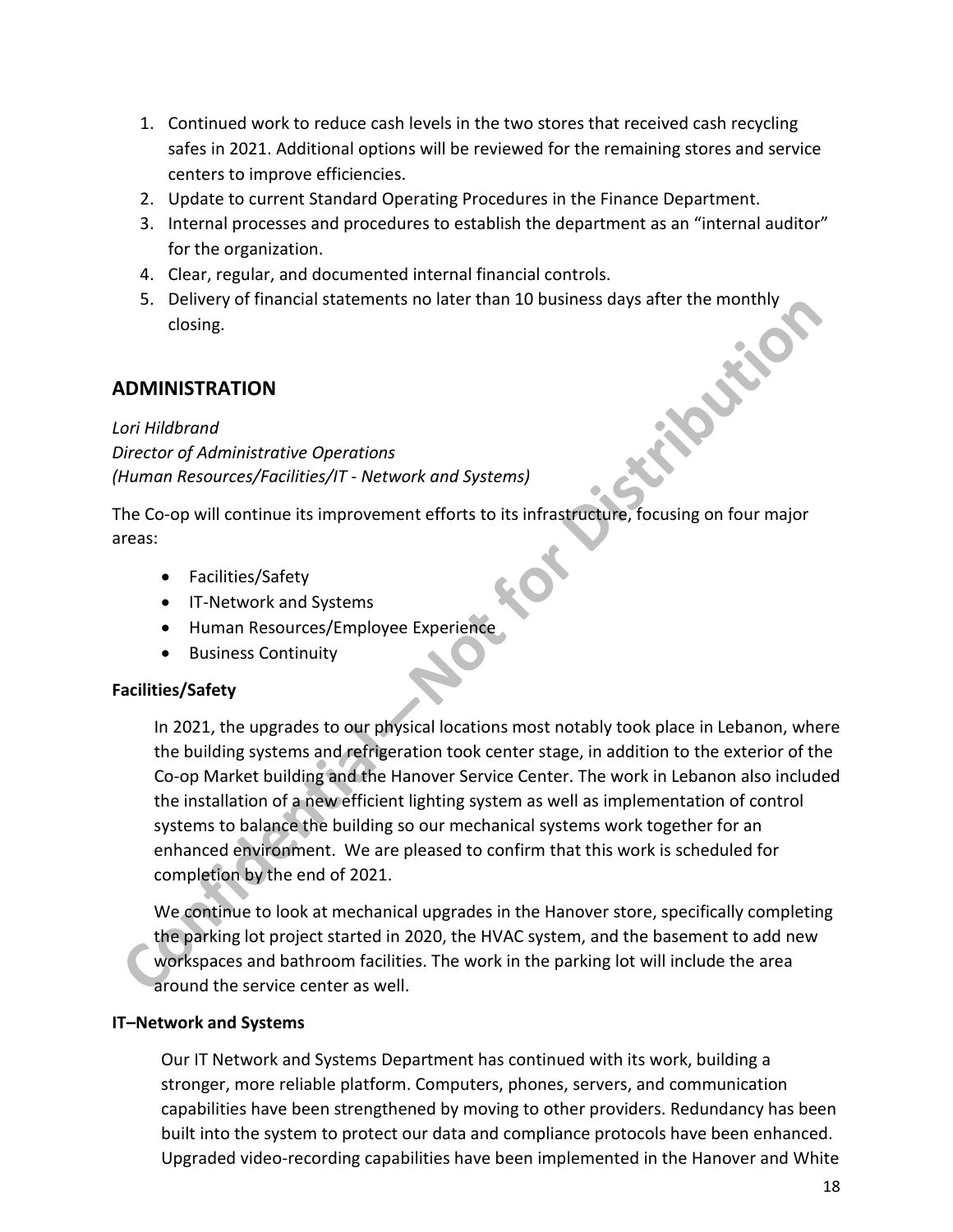River Junction stores. Lebanon will have its camera system upgraded after completion of the refrigeration project.

Responding to information gathered from our employees, we have launched an intranet for the purpose of one-stop shopping for employees so they can get the help they need or access the software systems used most frequently. This capability continues to grow and provide improved communication between locations and departments.

#### **Human Resources/Employee Experience**

As the workforce contracts and changes, we need to find better ways for our employees to access training relevant to their current jobs and to take advantage of development opportunities in the future. Much of our focus has been on providing more online learning content for our employees.

Succession planning is high on our list of goals to achieve in 2022. We have many employees who will be aging out in the next 5 years and need to have a plan in place for their replacement. As part of this initiative, we rolled out a leadership program aimed at providing our managers with the skills and tools they need to perform their roles properly and we have reevaluated the expectations placed on our store department managers. Department managers will no longer be expected to spend half of their day on the sales floor. This will allow them to focus on managing the department and overseeing the smooth flow of operations. Our workforce plan reflects this change.

We ran an Assistant Store Manager Program from August to November this year. Content and instruction were provided by Co-op senior managers. Four Co-op department managers who attended gave the program rave reviews.

We took a hard look at our compensation practices in 2021, which produced a new pay grade chart and addressed compression when we raised our minimum wage to \$15.00 an hour. We coupled this with a new push for employees to develop their own career pathway to be ready to move into different jobs through training and development programs in Co+op U.

The Employee Experience and the Diversity and Inclusion committees have been hard at work as time allowed while we dealt with the changing demands of navigating the pandemic. Even with the many unforeseen delays, both groups have made significant progress. Information collected last year by the Employee Experience committee was shared with the Leadership Team and was published in the form of a white paper in the Cooperator so all employees could read it. The Lighthouse will be sharing its video presentation on unconscious bias with employees beginning in January 2022.

Much of the information gathered by the Employee Experience team reflected the same sentiments expressed by employees in the employee satisfaction surveys conducted in 2018 and 2019. Changes have been made based on the findings of the committee's work and the survey results, such as a one-page quarterly employee feedback process rather than an annual review and the implementation of a company intranet. This committee